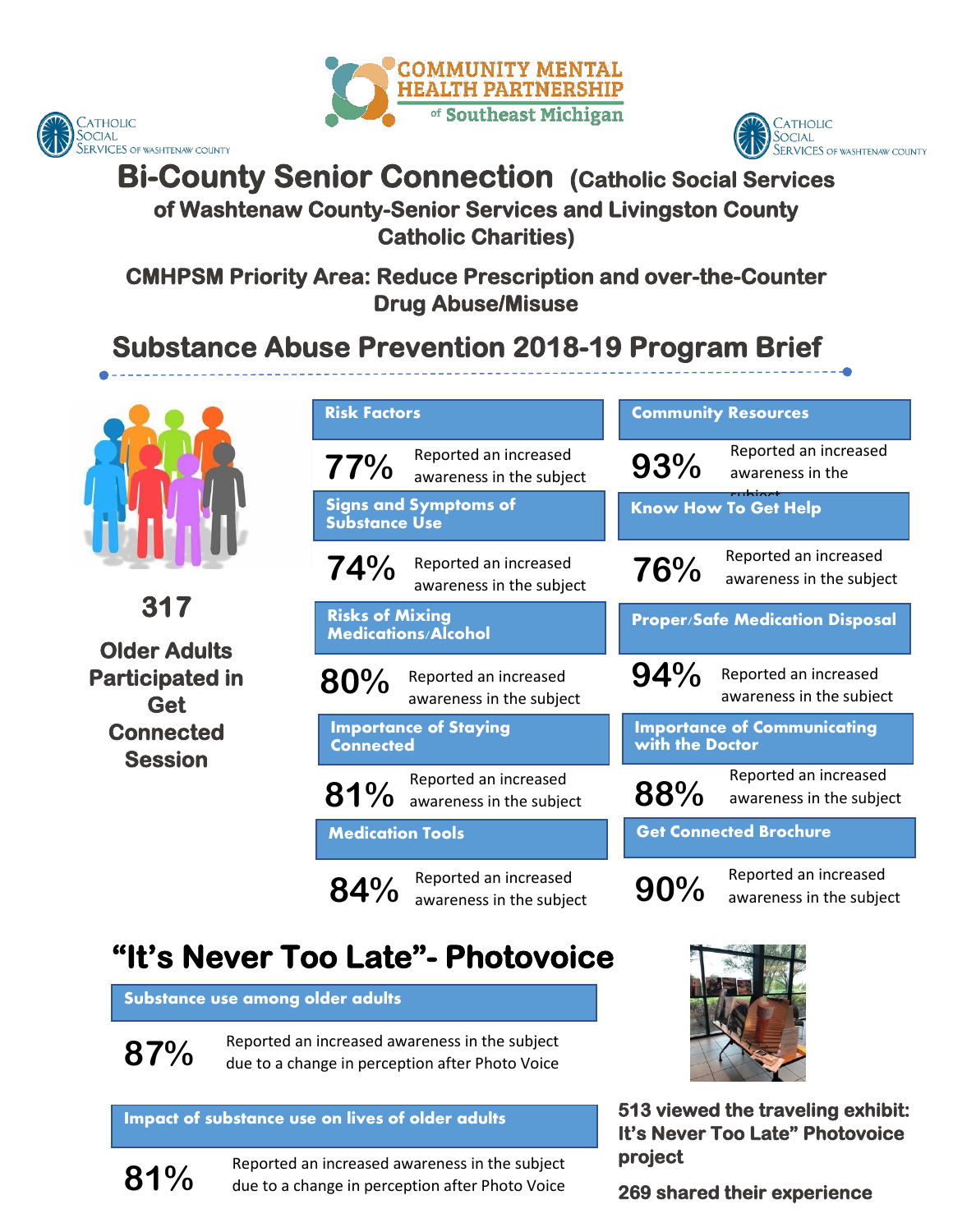

### **2018-19 Project Data Suggests:**

- **That many older adults still did not know of safe methods to dispose of medication and have un-used medication in the home. sussssSssuggesuggests:**
- • **That more older adults have an increased understanding of opioid-related risk than last year.**
- Focus Areas • **That more older adults are discussing medication concerns/pain management options with their Doctor and Pharmacist (how to take, risks, and that they are more aware of the risks in using pain medication.)**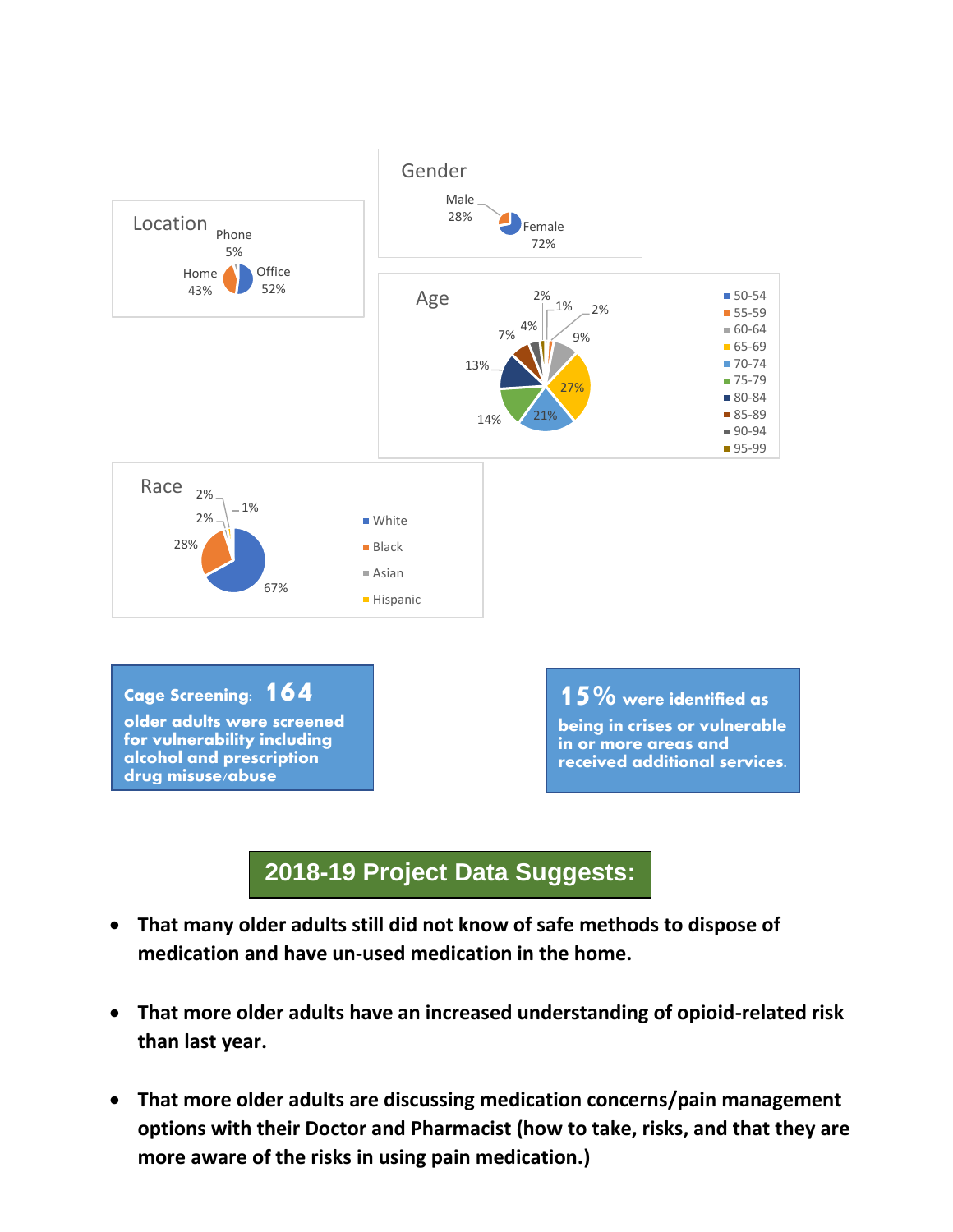#### **Focus Areas**

- **1. Risk factors for substance/medication misuse**
- **2. Signs and symptoms of substance/medication misuse**
- **alcohol 3. Risks associated with mixing medications and**
- **4. Staying connected (hobbies, clubs, family, friends)**
- **5. Medications tools (pill caddies, personal drug records, etc.)**
- **6. Community Resources**
- **7. Where to get help for medication or alcoholrelated problem**
- **8. Safe medication disposal and Red Barrel**
- **9. Communicating with doctor/pharmacist**
- **10. Get Connected Brochure and bookmark as useful tools.**

## **Older Adult Comments:**

**COLOR** 

 **"Change is possible no matter what your age is"** 



 **"The Get Connected resource directory is excellent"**

 **"The Get Connected presentation gave me confidence in my medication practices"**

 **"Personal stories are a great resource to learn"**

**1. Awareness of Substance abuse among older adults**

**Focus Areas Photovoice Focus Areas**

**2. How substance abuse can impact the lives of older adults/caregivers/family**